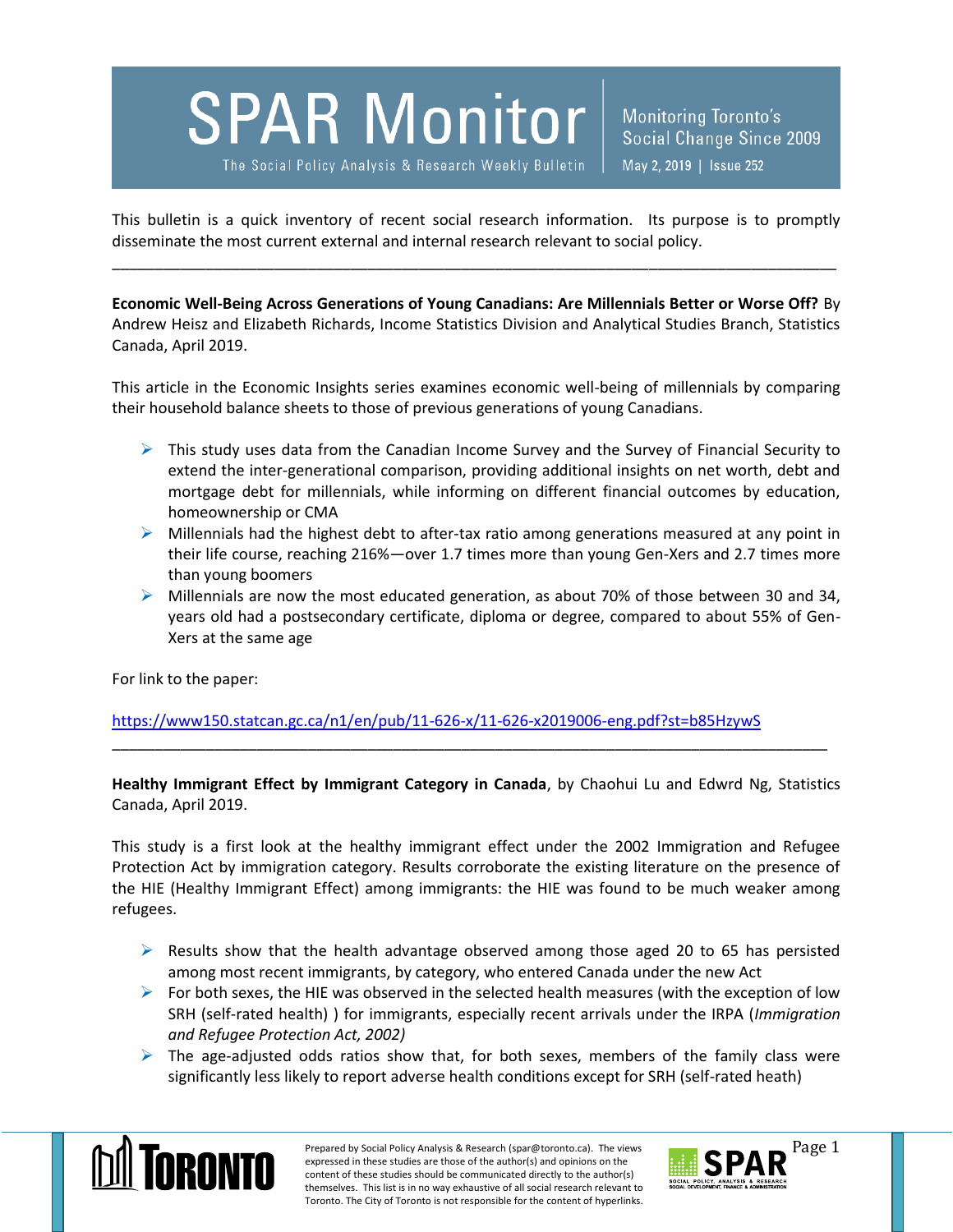$\triangleright$  The strength of this study is that the richness of the health data in the CCHS is now enhanced by linking to the IMDB (Longitudinal Immigration Database)

For link to the paper:

<https://www150.statcan.gc.ca/n1/en/pub/82-003-x/2019004/article/00001-eng.pdf?st=Yshtfsuu>

\_\_\_\_\_\_\_\_\_\_\_\_\_\_\_\_\_\_\_\_\_\_\_\_\_\_\_\_\_\_\_\_\_\_\_\_\_\_\_\_\_\_\_\_\_\_\_\_\_\_\_\_\_\_\_\_\_\_\_\_\_\_\_\_\_\_\_\_\_\_\_\_\_\_\_\_\_\_\_\_\_\_\_\_

## **Household Actual Final Consumption,** by Statistics Canada, March 2019.

Statistics Canada is releasing new measures of household actual final consumption. These new measures supplement traditional estimates of household consumption expenditure by including "social transfers in kind"—the value of services and some specific goods that are financed by governments and non-profit institutions and that are consumed by households.

- $\triangleright$  The measures facilitate cross-national comparisons, as social transfers in kind consumed by households are financed to varying degrees across countries
- $\triangleright$  Social transfers in kind—the value of services provided by governments and non-profit institutions to households—increased steadily from \$224 billion in 2008 to \$315 billion in 2018 (nominal terms)
- $\triangleright$  Social transfers in kind from governments are primarily composed of health and education services, which account for 90% of the government transfers in kind

For link to the paper:

<https://www150.statcan.gc.ca/n1/en/daily-quotidien/190320/dq190320b-eng.pdf?st=wZFNyMDC>

**Albertans Make Disproportionate Contributions to National Programs: The Canada Pension Plan as a Case Study**, by Jason Clemens, Joel Emes, and Niels Veldhuis, Fraser Institute, April 2019.

\_\_\_\_\_\_\_\_\_\_\_\_\_\_\_\_\_\_\_\_\_\_\_\_\_\_\_\_\_\_\_\_\_\_\_\_\_\_\_\_\_\_\_\_\_\_\_\_\_\_\_\_\_\_\_\_\_\_\_\_\_\_\_\_\_\_\_\_\_\_\_\_\_\_\_\_\_\_\_\_\_\_\_\_

Alberta disproportionately contributes to a host of national and federal programs. This bulletin examines the province's contributions to the Canada Pension Plan.

- $\triangleright$  This bulletin examines the contributions Alberta's workers make to the CPP (Canada Pension Plan) in order to illustrate the disproportionate reliance that national programs such as the CPP have on Alberta as a participating province
- In 2017, Alberta workers represented 16.5 percent of the total contributions to the CPP while Alberta retirees consumed 10.6 percent of CPP expenditures
- $\triangleright$  Interprovincial migration is partly responsible for Alberta's disproportionate share of the country's working age population

For link to the paper:

[https://www.fraserinstitute.org/sites/default/files/albertans-make-disproportionate-contribution-to](https://www.fraserinstitute.org/sites/default/files/albertans-make-disproportionate-contribution-to-cpp.pdf)[cpp.pdf](https://www.fraserinstitute.org/sites/default/files/albertans-make-disproportionate-contribution-to-cpp.pdf)